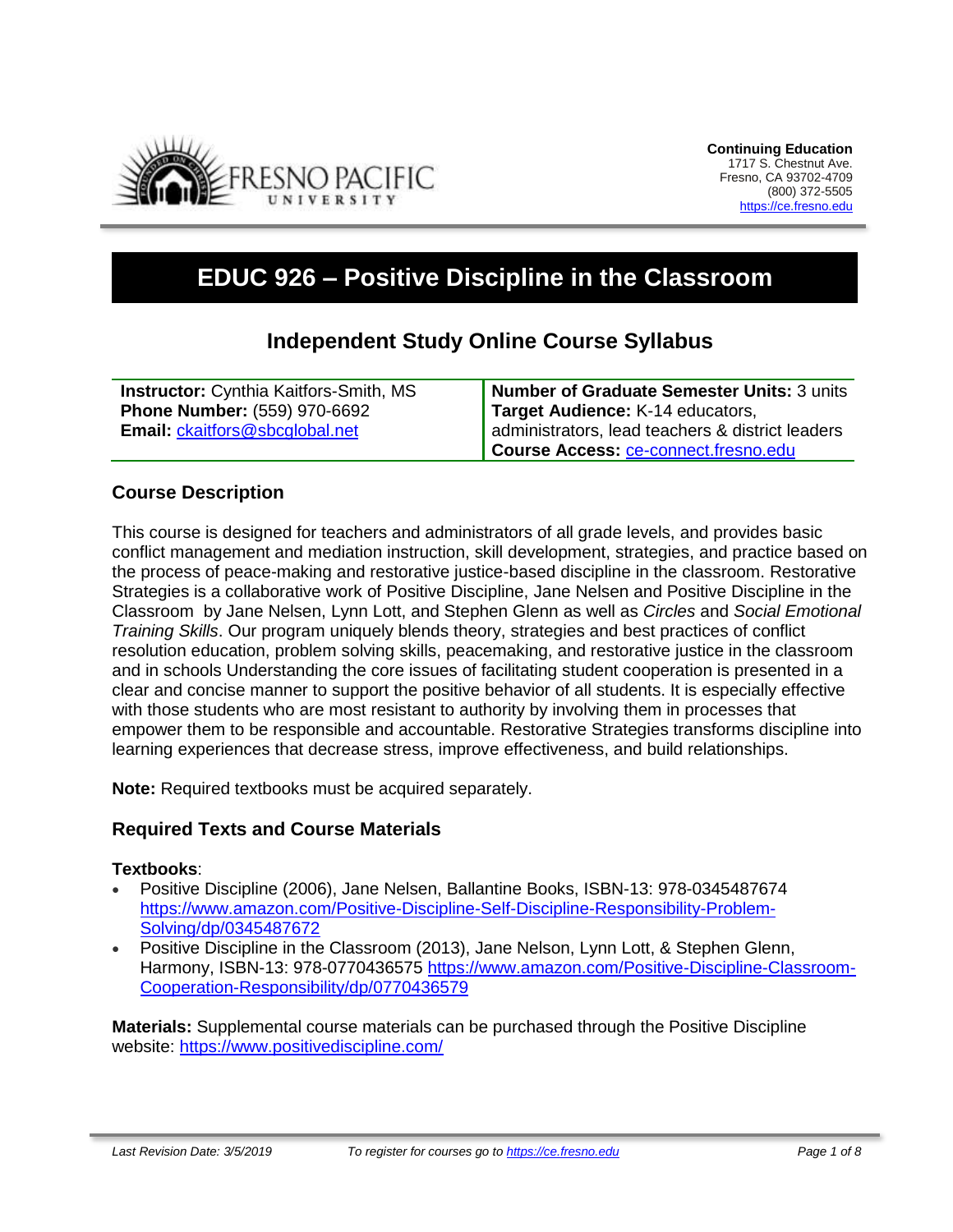**Online Resources:** Relevant online resources that support the course content and encourage further investigation will be available throughout the course assignments. Active hyperlinks are utilized throughout the course and will link to the appropriate information when clicked. These include videos, podcasts, worksheets, online activities, journal articles and other resources.

**Moodle:** Moodle is a web-based learning management system used to support flexible teaching and learning in both face-to-face and distance courses (e-learning). [https://moodle.org](https://moodle.org/) // <https://moodle.org/demo> // [https://docs.moodle.org](https://docs.moodle.org/)

### **Course Dates**

Self-paced; students may enroll at any time and take up to one year, from the date of registration, to complete assignments. Students may complete assignments in no less than three weeks for a 3 unit course (one week per unit).

#### **National Standards Addressed in This Course**

#### **National Board for Professional Teaching Standards (NBPTS)**

[\(http://www.nbpts.org/standards-five-core-propositions/\)](http://www.nbpts.org/standards-five-core-propositions/)

First published in 1989 and updated in 2016, *[What Teachers Should Know and Be Able to Do](http://www.accomplishedteacher.org/)* articulates the National Board's Five Core Propositions for teaching. The Five Core Propositions comparable to medicine's Hippocratic Oath — set forth the profession's vision for accomplished teaching. Together, the propositions form the basis of all National Board Standards and the foundation for National Board Certification. Course assignments have been designed so students can demonstrate excellence against these professional teaching standards whenever possible.

- Proposition 1: Teachers are committed to students and their learning
- Proposition 2: Teachers know the subject they teach and how to teach those subjects to students
- Proposition 3: Teachers are responsible for managing and monitoring student learning
- Proposition 4: Teachers think systematically about their practice and learn from experience
- Proposition 5: Teachers are members of learning communities

#### **The CEP's Character Education Quality Standards (11 Principles of Effective Character Education)** - <http://www.character.org/more-resources/11-principles/>

- 1. Character education promotes core ethical values as the basis of good character.
- 2. "Character" must be comprehensively defined to include thinking, feeling and behavior.
- 3. Effective character education requires an intentional, proactive and comprehensive approach that promotes the core values in all phases of school life.
- 4. The school must be a caring community.
- 5. To develop character, students need opportunities for moral action.
- 6. Effective character education includes a meaningful and challenging academic curriculum that respects all learners and helps them succeed.
- 7. Character education should strive to develop students' intrinsic motivation.
- 8. The school staff must become a learning and moral community in which all share responsibility for character education and attempt to adhere to the same core values that guide the education of students.
- 9. Character education requires moral leadership from both staff and students.
- 10.The school must recruit parents and community members as full partners in the characterbuilding effort.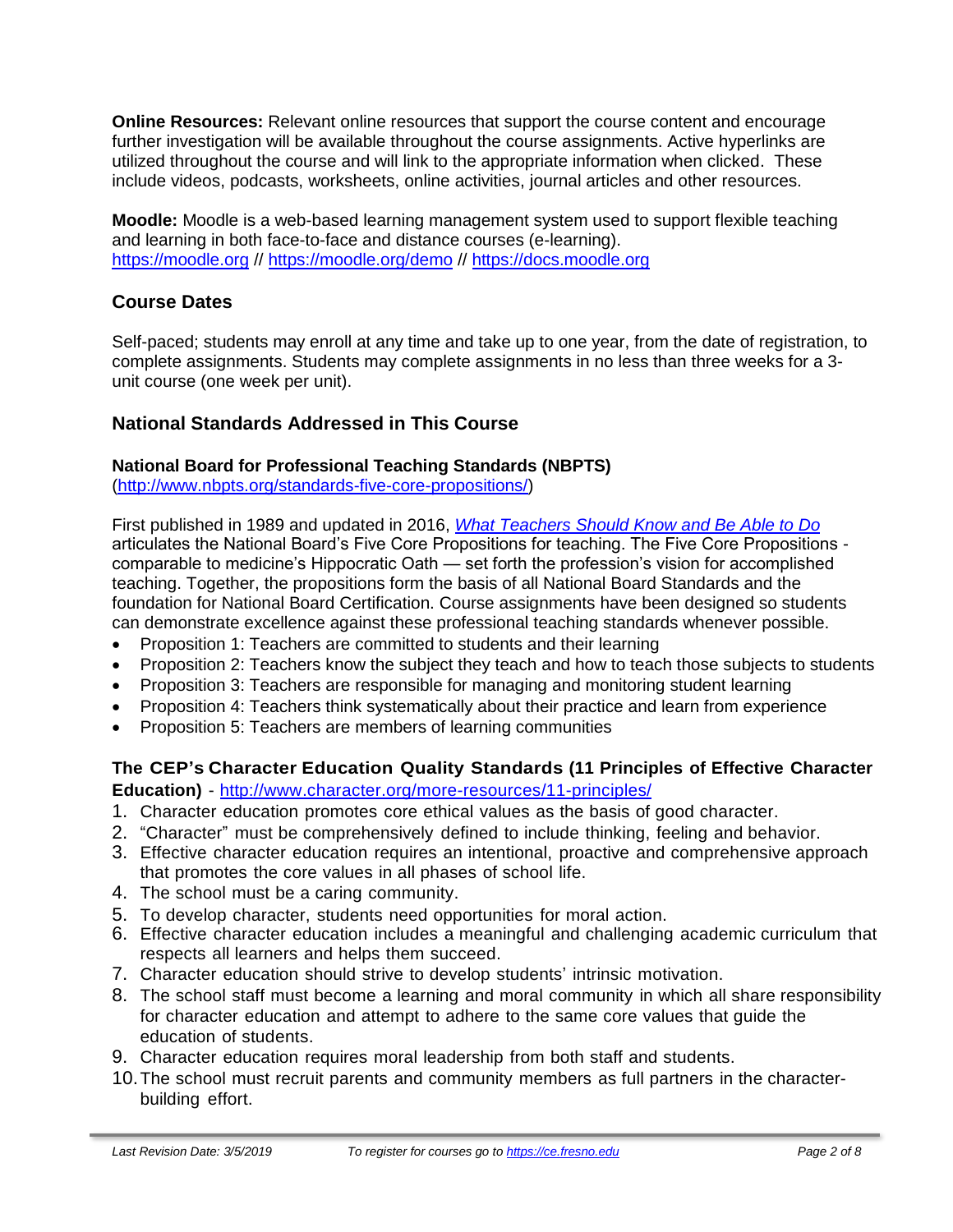11.Evaluation of character education should assess the character of the school, the school staff's functioning as character educators, and the extent to which students' manifest good character.

# **Continuing Education Program Student Learning Outcomes**

| CE <sub>1</sub> | Demonstrate proficient written communication by articulating a clear focus,<br>synthesizing arguments, and utilizing standard formats in order to inform and<br>persuade others, and present information applicable to targeted use.                                    |
|-----------------|-------------------------------------------------------------------------------------------------------------------------------------------------------------------------------------------------------------------------------------------------------------------------|
| CE <sub>2</sub> | Demonstrate comprehension of content-specific knowledge and the ability to apply it<br>in theoretical, personal, professional, or societal contexts.                                                                                                                    |
| CE <sub>3</sub> | Reflect on their personal and professional growth and provide evidence of how such<br>reflection is utilized to manage personal and professional improvement.                                                                                                           |
| CE <sub>4</sub> | Apply critical thinking competencies by generating probing questions, recognizing<br>underlying assumptions, interpreting and evaluating relevant information, and<br>applying their understandings to the professional setting.                                        |
| CE <sub>5</sub> | Reflect on values that inspire high standards of professional and ethical behavior as<br>they pursue excellence in applying new learning to their chosen field.                                                                                                         |
| CE <sub>6</sub> | Identify information needed in order to fully understand a topic or task, organize that<br>information, identify the best sources of information for a given enquiry, locate and<br>critically evaluate sources, and accurately and effectively share that information. |

### **Student Learning Outcomes (SLOs) for This Course**

| <b>Student Learning Outcomes for This Course</b><br>By the end of this course student will be able to: |                                                                                                                                                                                                               | <b>National Standards</b><br><b>Addressed in This</b><br>Course* | Continuing<br><b>Education Program</b><br><b>Student Learning</b><br><b>Outcomes</b><br>Addressed** |
|--------------------------------------------------------------------------------------------------------|---------------------------------------------------------------------------------------------------------------------------------------------------------------------------------------------------------------|------------------------------------------------------------------|-----------------------------------------------------------------------------------------------------|
|                                                                                                        | 1. Develop and implement a working<br>understanding of conflict and restorative<br>practices and their implications for use in<br>the educational environment through<br>Positive Disciplinein the Classroom. | NBPTS $-1-4$<br>$CEP - 1-11$                                     | $CE - 1 - 6$                                                                                        |
| 2.                                                                                                     | Compare other approaches in which positive<br>discipline is used in conflict resolution vs.<br>traditional, punitive discipline.                                                                              | NBPTS $-1-4$<br>$CEP - 1-11$                                     | $CE - 1 - 6$                                                                                        |
| 3.                                                                                                     | Examine, analyze, and demonstrate the<br>Mistaken Goals of Behavior process and<br>steps for understanding a student's<br>behavioral choices.                                                                 | NBPTS $- 1-4$<br>$CEP - 1-11$                                    | $CE - 1-6$                                                                                          |
| 4.                                                                                                     | Demonstrate ability to utilize the tools and<br>communication skills implicit in the process of<br>restorative practices, including active<br>listening and the use of 'I' messages.                          | NBPTS $- 1-4$<br>$CEP - 1-11$                                    | $CE - 1 - 6$                                                                                        |
| 5.                                                                                                     | Develop and refine one's own stance as a<br>practitioner in the use of mediation through<br>practice, reflection and articulation (both oral<br>& written), and working collaboratively with<br>colleagues.   | NBPTS $- 1-4$<br>$CEP - 1-11$                                    | $CE - 1 - 6$                                                                                        |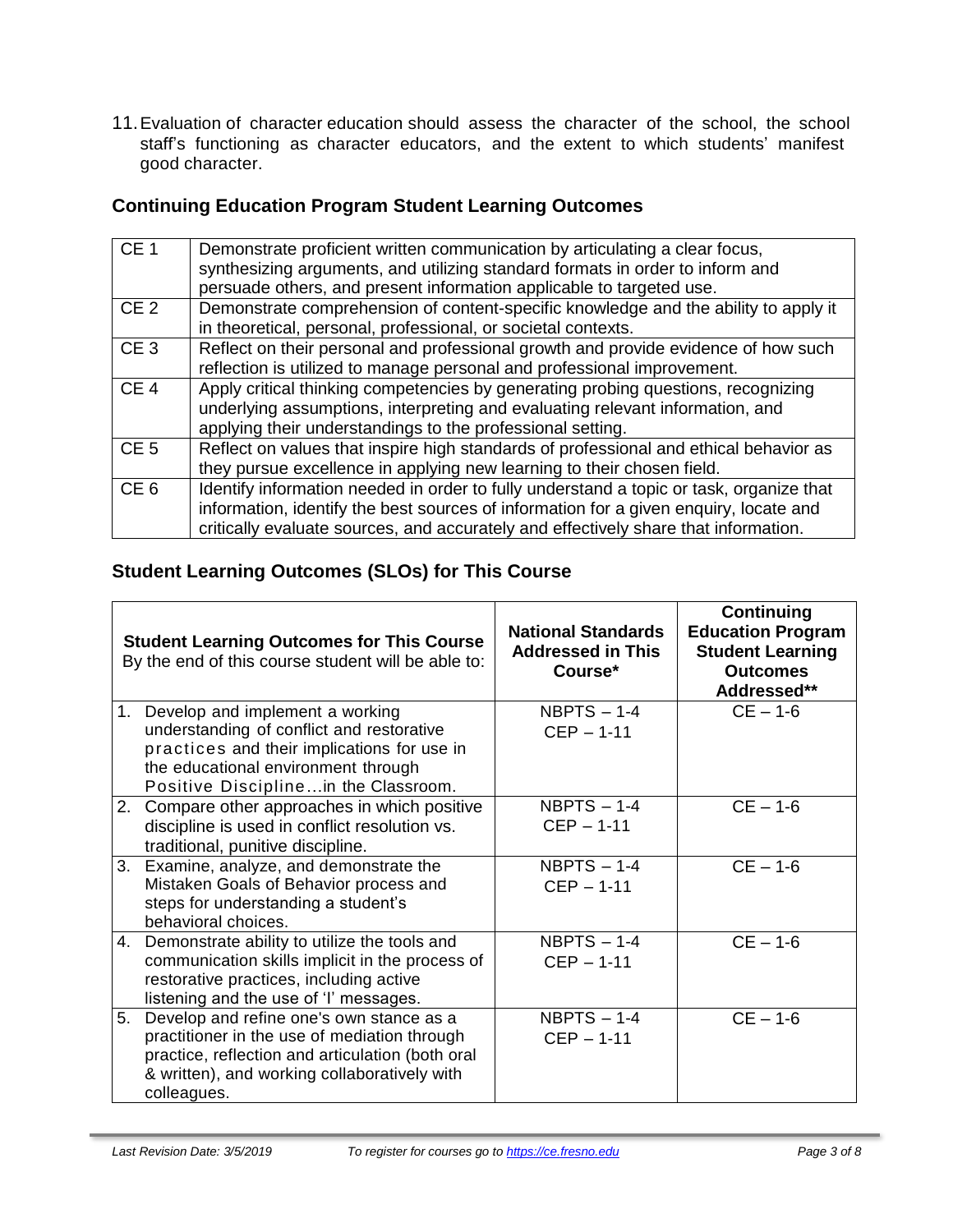| 6. Explain and teach PD skills to students in the<br>classroom as well as other teachers, staff,<br>and other school community stakeholders. | $NBPTS - 1-4$<br>$CEP - 1-11$ | $CE - 1 - 6$ |
|----------------------------------------------------------------------------------------------------------------------------------------------|-------------------------------|--------------|
| 7. Create a plan for implementing positive<br>discipline in the classroom, school site, and<br>district level.                               | $NBPTS - 1-4$<br>$CEP - 1-11$ | $CE - 1 - 6$ |

\* Please refer to the section on **National Standards Addressed in This Course**

\*\* Please refer to the section on **Continuing Education Program Student Learning Outcomes**

### **Topics, Assignments, and Activities**

| <b>Module</b><br><b>Module Title</b> | <b>Module Assignments and Activities</b>                           | <b>Points</b><br><b>Possible</b><br>for Each<br><b>Assignment</b> |
|--------------------------------------|--------------------------------------------------------------------|-------------------------------------------------------------------|
| <b>Welcome Module</b>                | <b>Class Introductions</b><br>$\bullet$                            |                                                                   |
|                                      | <b>Course Syllabus</b><br>$\bullet$                                |                                                                   |
|                                      | Introduce Yourself (Forum)<br>$\bullet$                            |                                                                   |
|                                      | <b>Moodle Online Tutorial</b><br>$\bullet$                         |                                                                   |
| Module $1 -$                         | Read Positive Discipline in Classroom (PDC) Chapter 1<br>$\bullet$ |                                                                   |
| Introduction to                      | Read Positive Discipline (PD) Chapters 1 & 2<br>$\bullet$          |                                                                   |
| Restorative                          | 1.1 Developing Great Teachers (Video)<br>$\bullet$                 | 10 pts                                                            |
| Strategies (RS) and<br>Preparation   | 1.2 Seven Perceptions & Skills (Forum)<br>$\bullet$                | 10 pts                                                            |
| Module $2 -$                         | Read PD - Chapter 4 & PDC - Chapter 4<br>$\bullet$                 |                                                                   |
| Classroom                            | PD Mistaken Goals (Video)<br>$\bullet$                             |                                                                   |
| Management                           | Every Kid Needs a Champion (video)<br>$\bullet$                    |                                                                   |
|                                      | 2.1 Conscious Classroom management<br>$\bullet$                    | 20 pts                                                            |
| Module $3-$                          | Read PD - Chapter 5 & PDC - Chaper 5<br>$\bullet$                  |                                                                   |
| Conflict - Crisis                    | 3.1 How Do I Respond to Conflict?<br>$\bullet$                     | 20 pts                                                            |
| Opportunity                          | 3.2 Mistakes & Opportunities (Forum)<br>$\bullet$                  | 10 pts                                                            |
|                                      | 3.3 Logical Consequences<br>$\bullet$                              | 10 pts                                                            |
| Module $4-$                          | Read PD Chapter 6 & PDC Chapter 7<br>$\bullet$                     |                                                                   |
| <b>Usual Constructive</b>            | Develop Respect Agreement (Video)<br>$\bullet$                     |                                                                   |
| Reminders                            | 4.1 Constructive Reminder Strategies (Forum)<br>$\bullet$          | 10 pts                                                            |
|                                      | 4.2 Focus on Solutions (Forum)<br>$\bullet$                        | 10 pts                                                            |
| Module $5-$                          | Read PD Chapter 7 & PDC Chapter 9<br>$\bullet$                     |                                                                   |
| Social and                           | How to Build a Bully from Scratch (Video)<br>$\bullet$             |                                                                   |
| <b>Emotional Learning</b>            | Ruby Payne (Video)<br>$\bullet$                                    |                                                                   |
|                                      | 5.1 Reflection on the videos in this module<br>$\bullet$           | 10 pts                                                            |
|                                      | 5.2 Write a letter to a struggling teacher<br>$\bullet$            | 10 pts                                                            |
| Module $6-$                          | Read PDC - Chapter 6<br>$\bullet$                                  |                                                                   |
| Active Listening and                 | 6.1 Active Listening & I Messages (Forum)<br>$\bullet$             | 10 pts                                                            |
| "I" Messages                         | 6.2 Class Meetings (Forum)<br>$\bullet$                            | 10 pts                                                            |
| Module $7 -$                         | Read PDC - Chapter 8<br>$\bullet$                                  |                                                                   |
| <b>Respect Agreement</b>             | Read Respect Agreement Format<br>$\bullet$                         |                                                                   |
|                                      | <b>Respect Agreement (Video)</b><br>$\bullet$                      |                                                                   |
|                                      | Safe Place / Thinkery (Video)<br>$\bullet$                         |                                                                   |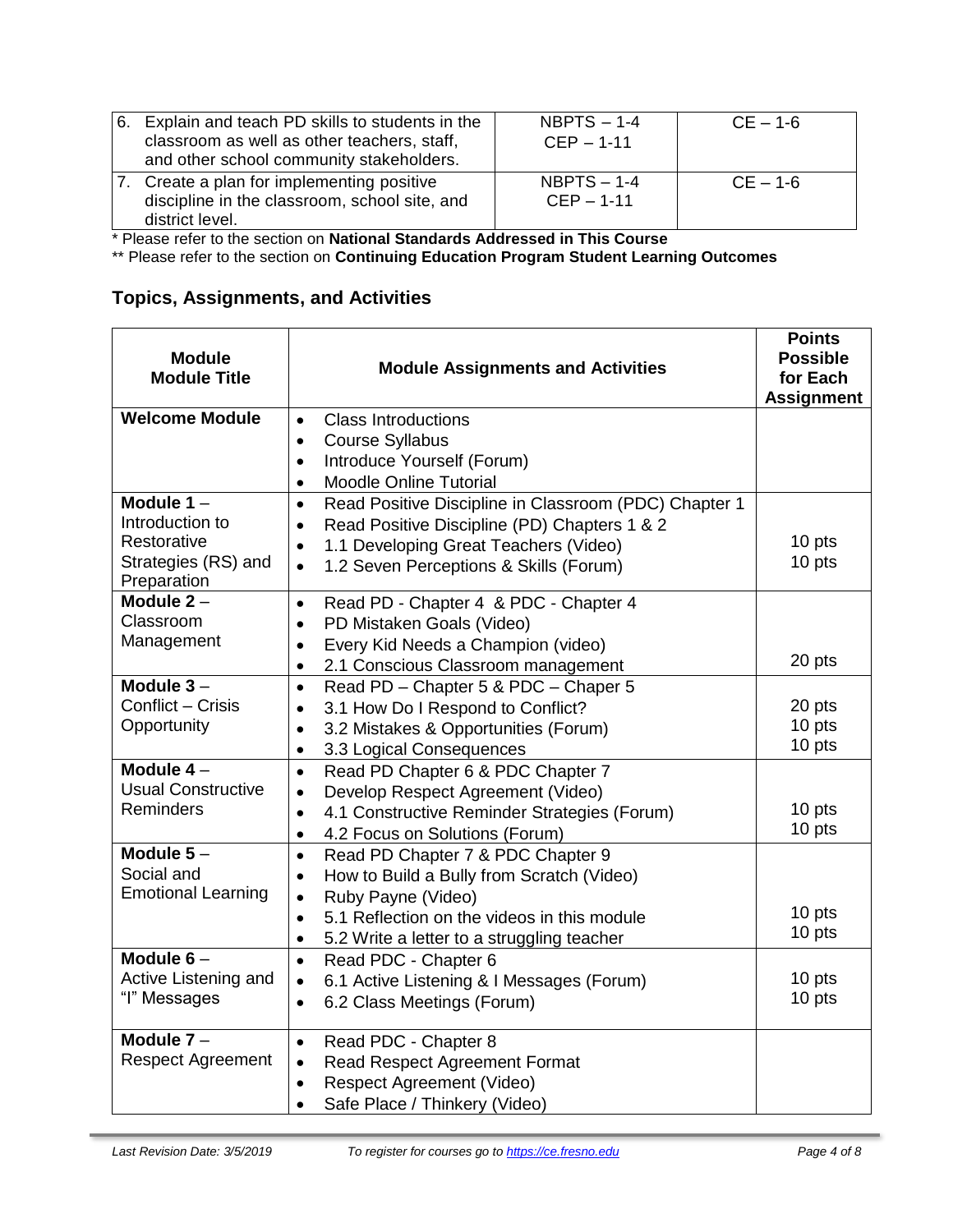| <b>Module</b><br><b>Module Title</b> | <b>Module Assignments and Activities</b>                 | <b>Points</b><br><b>Possible</b><br>for Each<br><b>Assignment</b> |
|--------------------------------------|----------------------------------------------------------|-------------------------------------------------------------------|
|                                      | Classroom Respect Agreement (Video)<br>$\bullet$         |                                                                   |
|                                      | 7.1 Develop Lesson Plan                                  | 20 pts                                                            |
| Module $8-$                          | Read PD Chapters 5 and 6<br>$\bullet$                    |                                                                   |
| 4-Option Model                       | Restorative Practices in Difficult Conversations (Video) |                                                                   |
|                                      | 8.1 Logical Consequences                                 | 10 pts                                                            |
|                                      | 8.2 Positive Time out / Positive Discipline<br>$\bullet$ | 10 pts                                                            |
|                                      | 8.3 Final Plan for Restorative Strategies<br>$\bullet$   | 60 pts                                                            |
| Course Wrap-up -                     | <b>Final Reflection Forum</b><br>$\bullet$               |                                                                   |
| Grading and                          | <b>Course Evaluation</b>                                 |                                                                   |
| Evaluation                           | <b>Course Completion Checklist</b>                       |                                                                   |
|                                      | <b>Grade Request / Transcript Request</b>                |                                                                   |
|                                      | <b>TOTAL POINTS</b>                                      | 240 points                                                        |

### **Grading Policies, Rubrics, and Requirements for Assignments**

#### **Grading Policies and Rubrics**

- Assignments will be graded per criteria presented in the course rubrics.
- $A = 90-100\%$  and  $B = 80-89\%$ , (anything below 80% will not receive credit.)
- Students must earn a minimum of 80% to received credit for the assignment.
- The discernment between an A or a B is at the discretion of the instructor based on the quality of work submitted (see course rubrics).
- Coursework falling short of a quality equaling a B or a Credit Grade will be returned with further instructions.
- All assignments must be completed to receive a grade. In addition, all assignments are expected to reflect the quality that teacher-training institutions require of professional educators. If completed assignments do not meet this standard, students will be notified with further instructions from the instructor.

#### **Writing Requirements**

- **Superior:** Writing is clear, succinct, and reflects graduate level expectations. Clearly addresses all parts of the writing task. Maintains a consistent point of view and organizational structure. Include relevant facts, details, and explanations.
- **Standard:** Writing is acceptable with very few mistakes in grammar and spelling. Addresses most parts of the writing task. Maintains a mostly consistent point of view and organizational structure. Include mostly relevant facts, details, and explanations.
- **Sub-standard:** Writing contains noticeable mistakes in grammar and spelling. Does not address all parts of the writing task. Lacks a consistent point of view and organization structure. May include marginally relevant facts, details, and explanations.

#### **Lesson Plan Requirements**

• **Superior:** Instructional goals and objectives clearly stated. Instructional strategies appropriate for learning outcome(s). Method for assessing student learning and evaluating instruction is clearly delineated and authentic. All materials necessary for student and teacher to complete lesson clearly listed.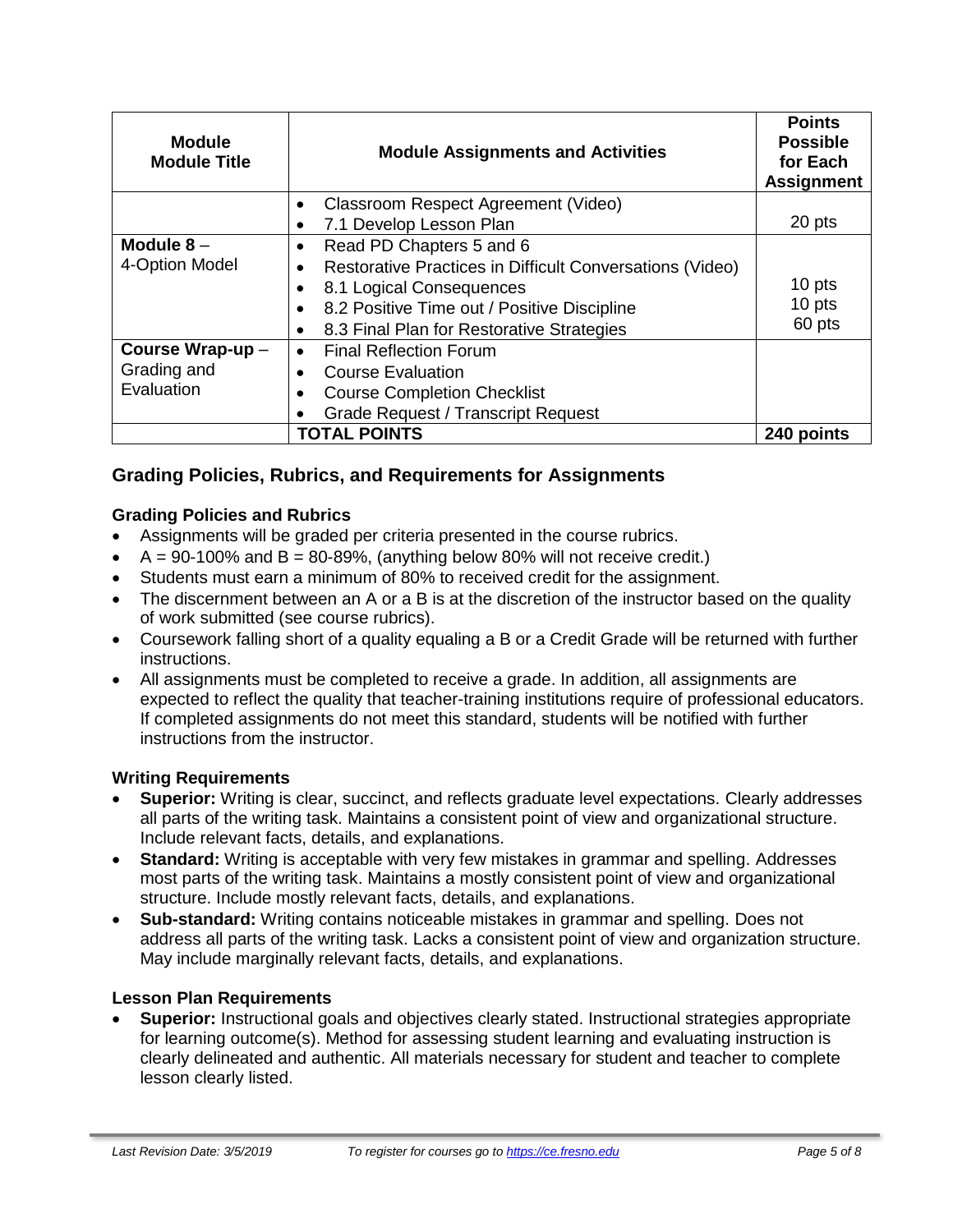- **Standard:** Instructional goals and objectives are stated but are not easy to understand. Some instructional strategies are appropriate for learning outcome(s). Method for assessing student learning and evaluating instruction is present. Most materials necessary for student and teacher to complete lesson are listed.
- **Sub-standard:** Instructional goals and objectives are not stated. Learners cannot tell what is expected of them. Instructional strategies are missing or strategies used are inappropriate. Method for assessing student learning and evaluating instruction is missing. Materials necessary for student and teacher to complete lesson are missing.

#### **Discussion Forum Requirements**

- **Superior:** Response was at least 1 page (3 fully developed paragraphs) in length. Thoroughly answered all the posed questions, followed all the assignment directions, proper grammar and no spelling errors. Language is clear, concise, and easy to understand. Uses terminology appropriately and is logically organized.
- **Standard:** Response was ½ to 1 page in length (2-3 fully developed paragraphs). Answered all the questions but did not provide an in-depth analysis, followed most of the assignment directions, proper grammar and no spelling errors. Language is comprehensible, but there a few passages that are difficult to understand. The organization is generally good.
- **Sub-standard:** Response was less than ½ page in length (1 paragraph). Did not answer all the required questions and/or statements or responses were superficial, vague, or unclear, did not follow the assignment directions, many grammar and spelling errors. Is adequately written, but may use some terms incorrectly; may need to be read two or more times to be understood.

#### **Instructor/Student Contact Information**

Throughout the course participants will be communicating with the instructor and their classmates on a regular basis using asynchronous discussion forums. A virtual office is utilized for class questions and students are provided with instructor contact information in the event they want to make email or phone contact. In addition, students are encouraged to email or phone the instructor at any time. Students will also receive feedback on the required assignments as they are submitted.

#### **Discussion Forums**

Participation is an important expectation of this course and all online courses. Online discussions promote reflection and analysis while allowing students to appreciate and evaluate positions that others express. While students may not be engaging with the same students throughout this course they will be expected to offer comments, questions, and replies to the discussion question whenever possible. The faculty role in the discussion forum is that of an observer and facilitator.

#### **Coursework Hours**

Based on the Carnegie Unit standard, a unit of graduate credit measures academic credit based on the number of hours the student is engaged in learning. This includes all time spent on the course: reading the textbook, watching videos, listening to audio lessons, researching topics, writing papers, creating projects, developing lesson plans, posting to discussion boards, etc. Coursework offered for FPU Continuing Education graduate credit adheres to 45 hours per semester unit for the 900-level courses. Therefore, a student will spend approximately 90 hours on a typical 2-unit course or 135 hours on a typical 3-unit course.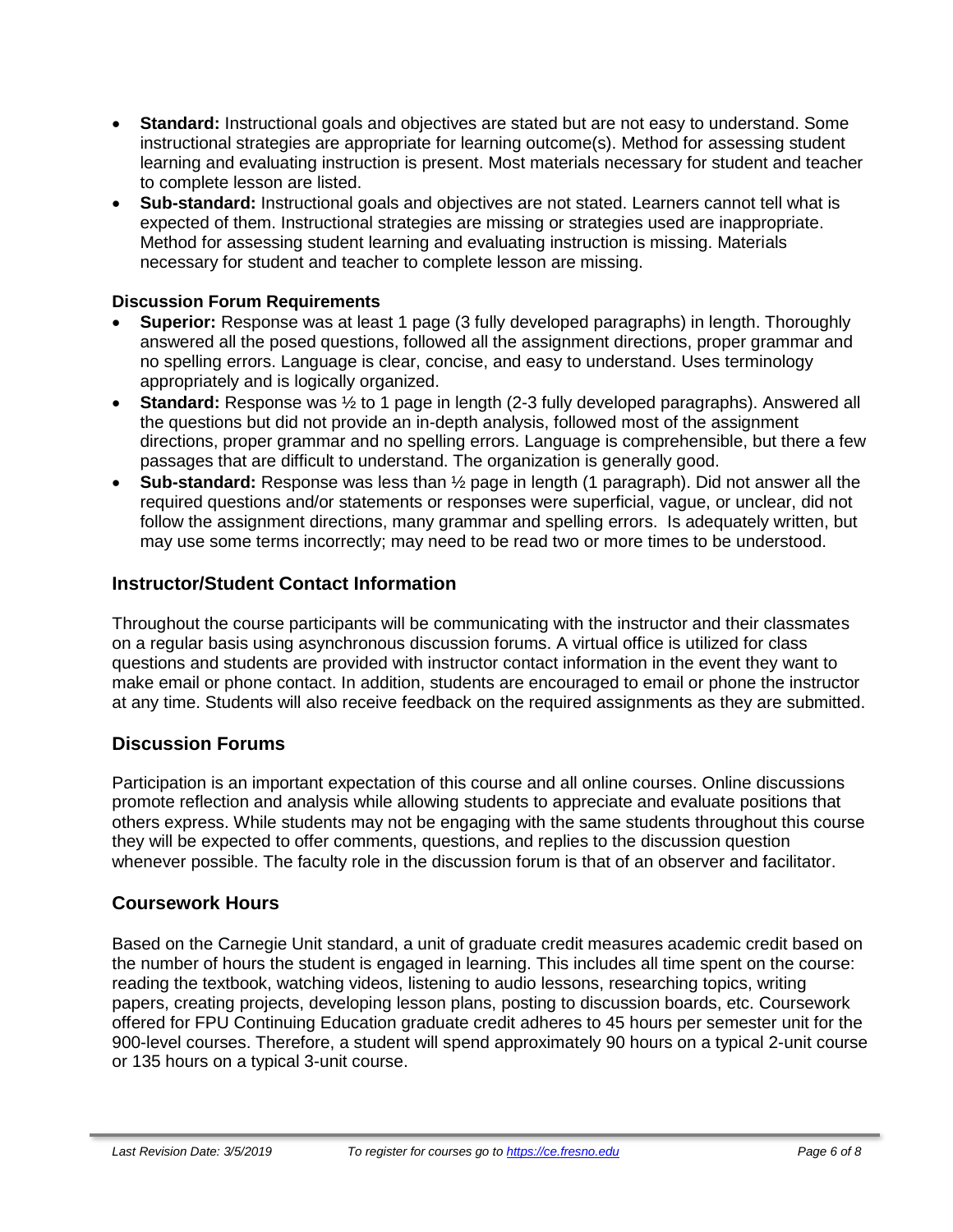#### **Services for Students with Disabilities**

Students with disabilities are eligible for reasonable accommodations in their academic work in all classes. In order to receive assistance, the student with a disability must provide the Academic Support Center with documentation, which describes the specific disability. The documentation must be from a qualified professional in the area of the disability (i.e. psychologist, physician or educational diagnostician). Students with disabilities should contact the Academic Support Center to discuss academic and other needs as soon as they are diagnosed with a disability. Once documentation is on file, arrangements for reasonable accommodations can be made. For more information and for downloadable forms, please go to [https://www.fresno.edu/students/academic](https://www.fresno.edu/students/academic-support/services-students-disabilities)[support/services-students-disabilities.](https://www.fresno.edu/students/academic-support/services-students-disabilities)

#### **Plagiarism and Academic Honesty**

All people participating in the educational process at Fresno Pacific University are expected to pursue honesty and integrity in all aspects of their academic work. Academic dishonesty, including plagiarism, will be handled per the procedures set forth in the Fresno Pacific University Catalogue <https://www.fresno.edu/students/registrars-office/academic-catalogs>

#### **Technology Requirements**

To successfully complete the course requirements, course participants will need Internet access, can send and receive email, know how to manage simple files in a word processing program, and have a basic understanding of the Internet. Please remember that the instructor is not able to offer technical support. If you need technical support, please contact your Internet Service Provider.

**Moodle:** This course will be delivered totally online. Moodle is a learning management system that provides students access to online resources, documents, graded assignments, quizzes, discussion forums, etc. Moodle is easy to learn and has a friendly user interface. To learn more about Moodle, go to [https://docs.moodle.org/33/en/Student\\_FAQ.](https://docs.moodle.org/33/en/Student_FAQ) There are also some student tutorials on the Center for Online Learning website at Fresno Pacific University - [https://col.fresno.edu/student.](https://col.fresno.edu/student)

**Moodle Site Login and Passwords:** Students will need to have internet access to log onto [https://ce-connect.fresno.edu.](https://ce-connect.fresno.edu/) The username and password numbers for Moodle access will be sent to you by the university using the email address you submitted at the time of registration. The instructor will then contact you with a welcome communication. If you need help with your username and password recovery, please contact the Continuing Education office at (800) 372- 5505 or (559) 453-2000 during regular office hours - Mon-Fri 8:00 am to 5:00 pm. or email them at [prof.dev@fresno.edu.](mailto:prof.dev@fresno.edu)

**Getting Help with Moodle:** If you need help with Moodle, please contact the Center for Online Learning (COL), by telephone or the website. Help by phone (559) 453-3460 is available Mon-Thurs 8:00 am to 8:00 pm and on Fridays from 8:00 am to 5:00 pm, or by filling out a "Request Services" form at [https://col.fresno.edu/contact/request-services.](https://col.fresno.edu/contact/request-services) Please identify that you are with the "School = Continuing Education".

#### **Final Course Grade and Transcripts**

When all work for the course has been completed, students will need to logon to the Continuing Education website [\(https://ce.fresno.edu/my-account\)](https://ce.fresno.edu/my-account) and "Request Final Grade". Once the